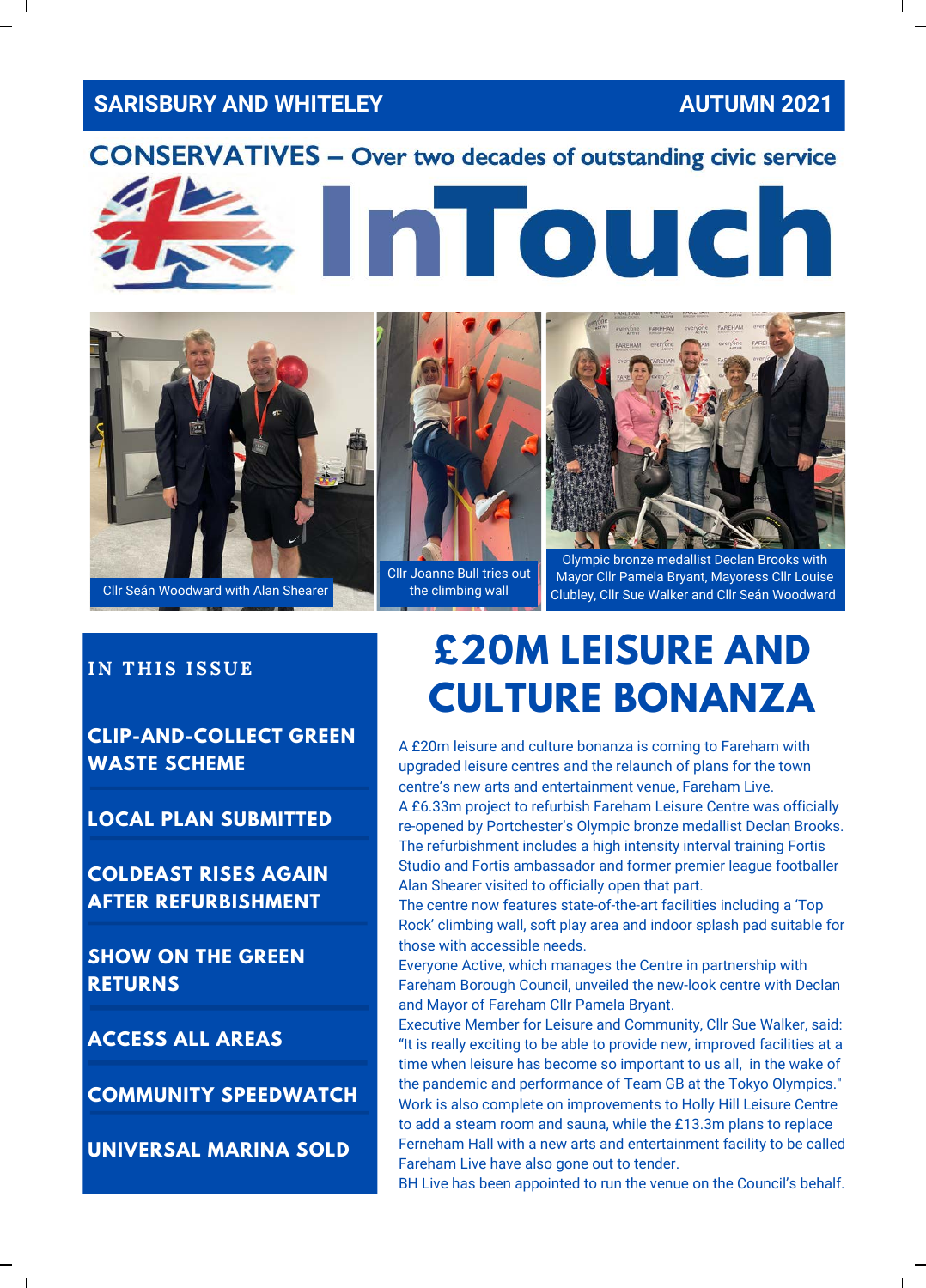Sarisbury, Whiteley, Swanwick, Lower Swanwick & Burridge are safest in Conservative hands

#### **Local Plan submitted to**

### **Government**

Fareham Borough Council has submitted its proposed Local Plan to the Secretary of State after five years and two borough-wide consultations. It will now be examined by an independent planning inspector appointed by the government to determine if its proposals are sound.

The Publication Plan is a hugely significant step for the Borough, meeting the demanding challenges of the Government's commitment to building 300,000 new homes in the UK every year.

The local plan is robust in determining where new homes can be built and how many new houses are required to met the Government targets and the needs of the Borough.

It also outlines the requirements for industrial and commercial land for job creation as well as reinforcing our commitment to biodiversity and sustainable development.

Simon Martin, Executive Member for Planning and Development, said: "I am delighted that as a result of the last five years of hard work, we have now been able to submit our publication plan for inspection and look forward to a planning inquiry which will be expected in Spring 2022. Should the Inspector find the publication plan to be sound, this will allow the Council to consider the adoption of the plan and for it be used in determining planning applications up until 2037.

#### Sarisbury Armistice Day service



We are grateful to Rev Sandy Matheson from St Paul's Church in [Sarisbury Green for agreeing to officiate at our second Armistice](https://www.facebook.com/groups/377336185565/?__cft__%5b0%5d=AZWgP9R3Nq3y1o04qvtL487X1206mlpoCSmynjWCVVSxn9F0ebLfljbesGYGjcmeORQ6h6Ybkrn8lxKa-UAbIAgB7SrRcqlmj1Gkfv-SG1388ZKKWOSuDW9PB5eoQdkotUxhe4wNAhISKIUi64MV6ipuqkrlufJoONdlCJ-g8hsgDHq4IpGDO4iGPpdFSCX6YyY&__tn__=-UK-R) Day service which, considering the lockdown, went so well last year with many passers-by pausing to reflect for a few minutes.

Andy Mellor from the [Royal Marines Association Concert Band](https://www.facebook.com/rmb3645?__cft__%5b0%5d=AZWgP9R3Nq3y1o04qvtL487X1206mlpoCSmynjWCVVSxn9F0ebLfljbesGYGjcmeORQ6h6Ybkrn8lxKa-UAbIAgB7SrRcqlmj1Gkfv-SG1388ZKKWOSuDW9PB5eoQdkotUxhe4wNAhISKIUi64MV6ipuqkrlufJoONdlCJ-g8hsgDHq4IpGDO4iGPpdFSCX6YyY&__tn__=-%5dK-R) has again agreed to play the Last Post and Reveille rounded off with the National Anthem.

We hope to see many local residents there for 11am on Thursday 11th November at the war memorial at Sarisbury Green.

*They shall grow not old, as we that are left grow old: Age shall not weary them, nor the years condemn. At the going down of the sun and in the morning, We will remember them.*

#### **News in Brief**

#### Clip-and-Collect green waste

In September the Council started the early bird "Clip-and-collect" scheme to allow residents to pre-purchase a brown-top bin and pay for the first year's subscription to the green garden waste collection. This modernisation of the Council's garden waste collection is long overdue and allows for more green waste to be recycled in compliance with health and safety legislation. Those households who have chosen not to take up the paid service are able to continue to use their green or white bags but will need to take them to the household waste recycling centre at Segensworth. Alternatively residents can carry out their own home composting and assistance and advice is available from Fareham Borough Council and Hampshire County Council. We hope many more residents sign up to the scheme and recycle their green waste which goes to create Pro-Grow.

#### Universal Marina sold



Universal Marina has been bought by Premier Marinas and is now called Premier Universal. In a related development Pascoe International has purchased Eastlands Boatyard and plans to move its entire operation there from Universal subject to planning permission. There are a number of local objections to the Pascoe application relating to the tight railway bridge on Coal Park Lane.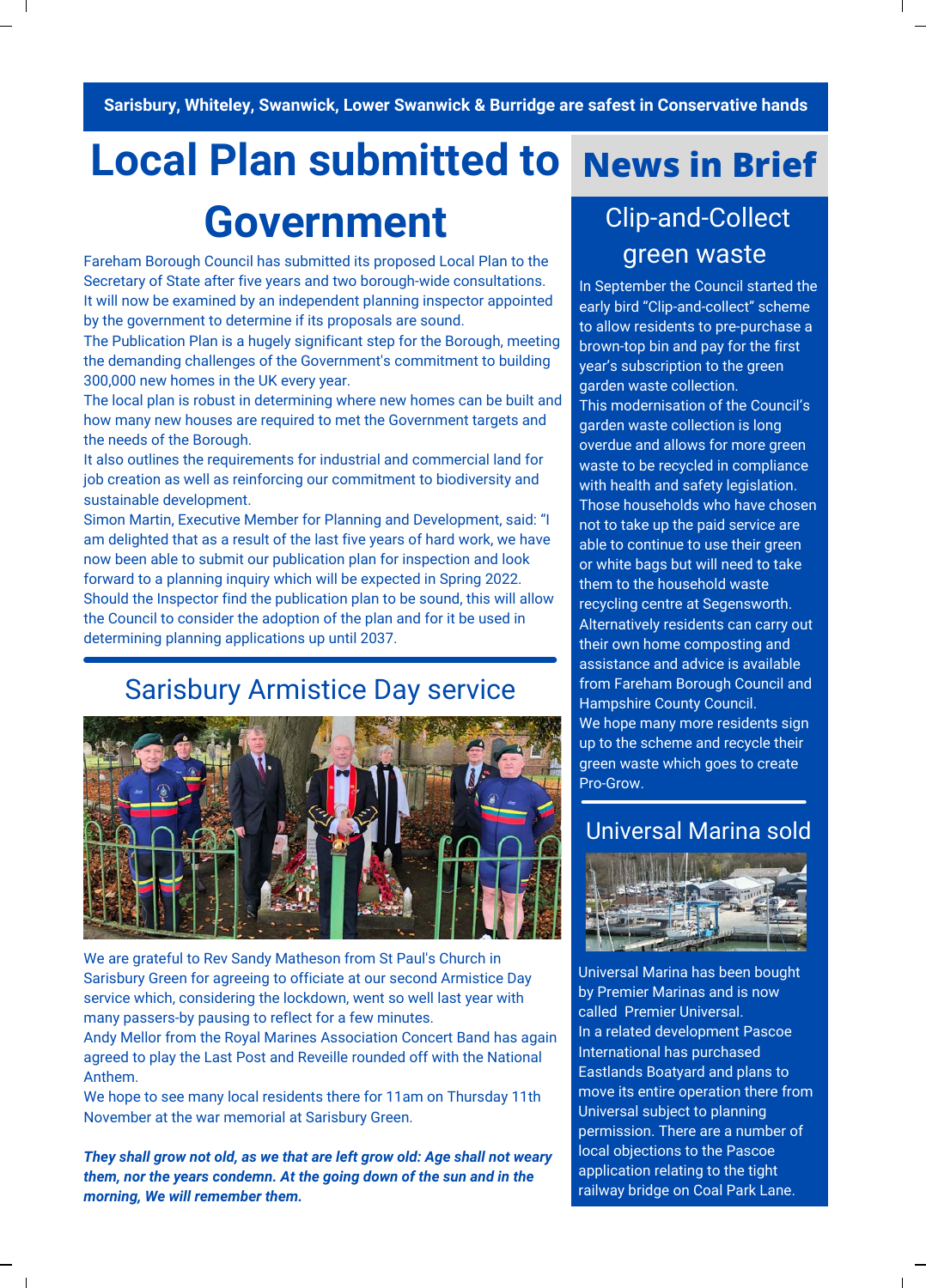Sarisbury, Whiteley, Swanwick, Lower Swanwick & Burridge are safest in Conservative hands **|** 

#### Return of Show on the Green **News in Brief**



It was wonderful to see the return of Show on the Green and what a day it was! There was no shortage of visitors, packed full of stall holders, charitable organisations, car displays and entertainment. Crowds certainly seemed to lap up the event and no doubt the blue skies and sunshine helped everyone enjoy the day.

Many thanks to Sarisbury Green Community Centre and the many volunteers for organising the show. Looking forward to next year's. Councillor Joanne Bull said: "Good to see Sarisbury Residents' Association with their bottle stall and also to sample the produce from the Western Wards Allotment Association's Allotment Road site with Manager Robin Green and [Maria Kimble](https://www.facebook.com/maria.kimble.98?__cft__%5b0%5d=AZXwSo08BBPGL6qqo_JDxnJ18EX7bdXVxgXUAynaxyRVwg76Gp8MK-gWxBI_LQ06w4_pZFJxkiNUSoRk4hKFaCFMoo-4RP-DYfE_TM74rEx8hCl2g60-d3rxeLGsf3dJ5FSysb2cNTTA0ohSrAY-J0S1yNuVRk7kWmT9K2JKZxaSqrKBaR7t4yJdfHeLT35NEck&__tn__=-%5dK-R)."

Councillor Seán Woodward said: "There was a tremendous variety of stands and it was great to speak to so many people and see all the excellent community groups raising vital funds for their activities."

## Access All Areas

Every year Fareham Borough Council runs a summer scheme to engage the Borough's young people in diversionary activities. Councillor Joanne Bull said: "It was a privilege to play a role in Access All Areas on behalf of Solent Stars Children's Motorcycle Display Team during the summer holidays. "This scheme is only made possible with the help and support of businesses, charities and local organisations working together to provide and offer activities for children aged 11-16.

"I am passionate about getting young people engaged and with the assistance of Solent Stars and its parents together we provided an opportunity to teach motorcycle skills and bike awareness.

"We met many children who challenged themselves and the boost they got from this was clear to see."

## **Relaunch of Community Speedwatch**

A Community Speedwatch scheme for Sarisbury County Council Division which includes Sarisbury, Swanwick, Burridge, Park Gate, Priory Park and Whiteley was launched just before the pandemic. Unfortunately the pandemic wreaked havoc with the membership so we need to find more to have a relaunch now

that traffic levels and traffic speeds in our communities have built up again. Contact [sean.woodward@hants.gov.uk f](mailto:sean.woodward@hants.gov.uk)or an application form if you are interested in helping to slow traffic on your roads

## **Contact your Councillors**



Seán Woodward, 8 Persian Drive Whiteley. PO15 7BJ Tel: 07825 300637 [swoodward@fareham.gov.uk](mailto:swoodward@fareham.gov.uk) [facebook.com/CllrSeanWoodward](https://www.facebook.com/CllrSeanWoodward)



Joanne Bull, 8 Horseshoe Close Titchfield Common. PO14 4DR Tel: 07956 081239 [jbull@fareham.gov.uk](mailto:jbull@fareham.gov.uk) [facebook.com/CllrJoanneBull](https://www.facebook.com/CllrJoanneBull/)

Whether you voted for us or not, your Conservative councillors promise the highest standards of service to everyone in the community. Contact us any time and we'll respond personally within 48 hours.